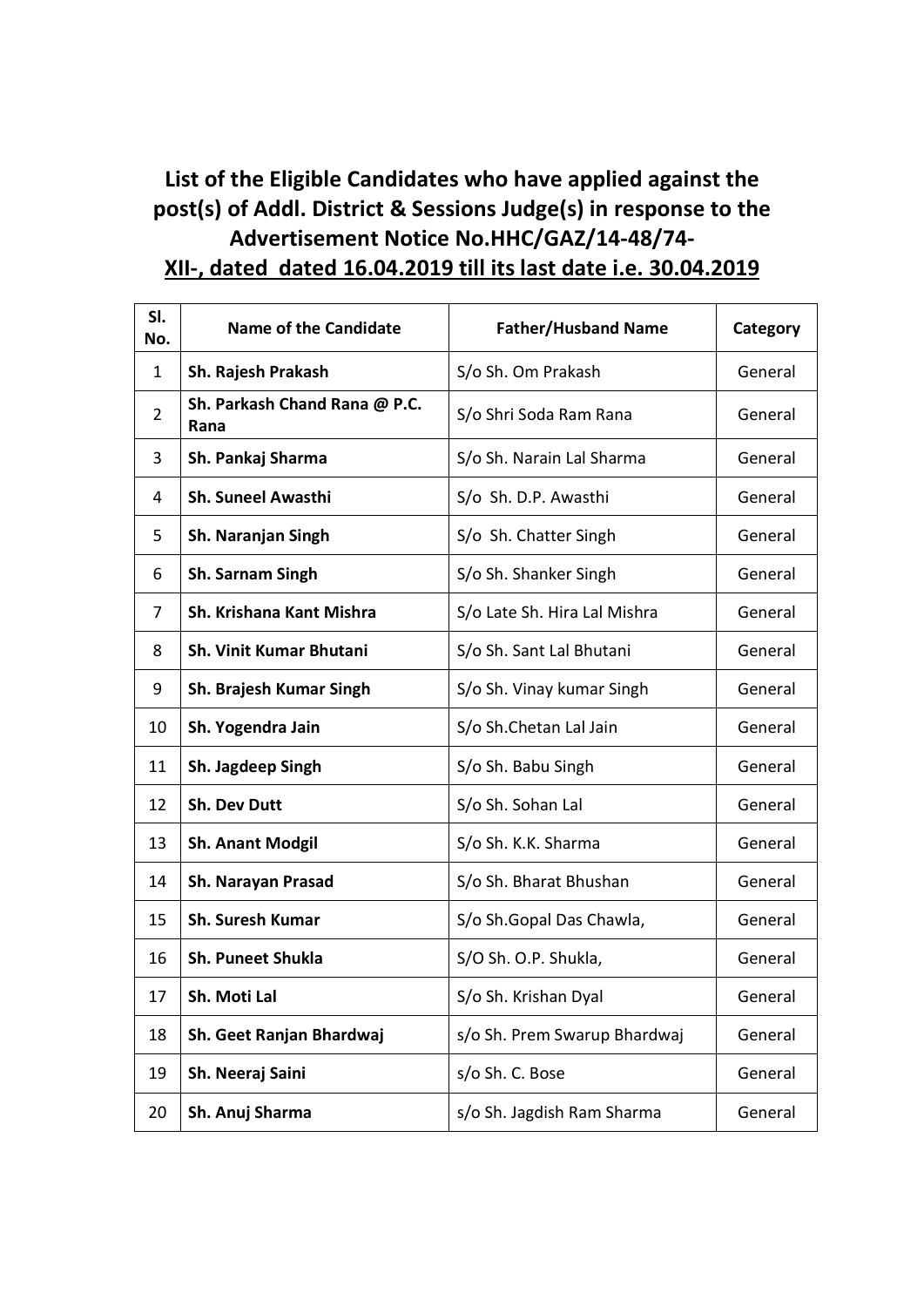| SI.<br>No. | <b>Name of the Candidate</b>  | <b>Father/Husband Name</b>      | Category |
|------------|-------------------------------|---------------------------------|----------|
| 21         | <b>Sh. Rabinder Kumar</b>     | S/o Sh. Prakash Chand           | OBC      |
| 22         | Ms. Priyanka Arya             | D/o Sh. Sahi Ram Arya,          | General  |
| 23         | Sh. Harkirat Singh Ghuman     | S/o Sh. Gurinder Singh Ghuman   | General  |
| 24         | <b>Sh. Bharat Bhushan</b>     | s/o Sh. Babu Ram Jain           | General  |
| 25         | <b>Sh. Virender Singh</b>     | s/o Sh. Rajveer Singh           | General  |
| 26         | Sh. Vikram Bali               | s/o Col. R.D. Bali              | General  |
| 27         | <b>Sh. Harinder Pal Singh</b> | s/o Sh. Attar Singh             | General  |
| 28         | Sh. Surya Kant                | s/o Sh. Deep Kumar              | General  |
| 29         | <b>Sh. Ashok Kumar</b>        | s/o Sh. Roop Lal                | General  |
| 30         | Sh. Amit Srivastava           | s/o Sh. R.P.N Srivastava        | General  |
| 31         | Sh. Mohd. Tariq Sami          | s/o Sh. Abdul Sami              | General  |
| 32         | Sh. Arun Jeet Singh           | s/o Sh. Darshan Singh           | OBC      |
| 33         | <b>Sh. Umesh Sharma</b>       | s/o Sh. Dharam Singh Sharma     | General  |
| 34         | Ms. Kiran Lata Sharma         | d/o Sh. Mahender Dutt Sharma    | General  |
| 35         | <b>Sh. Arush Matlotia</b>     | S/o Sh. Pritam Chand            | General  |
| 36         | <b>Sh. Vineet Vashistha</b>   | S/o Sh. L.R. Vashistha          | General  |
| 37         | Sh. Pradeep Kumar Sharma      | S/o Sh. Mehar Chand             | General  |
| 38         | <b>Sh. Harish Sharma</b>      | S/o Sh. Sant Ram Sharma         | General  |
| 39         | Sh. Tulsi Singh Yadav         | S/o Sh.Banwari Lal              | General  |
| 40         | <b>Sh. Maneesh Kumar Bali</b> | S/o Sh.Surinder Nath Bali       | General  |
| 41         | Sh. Sumeet Jain               | S/o Sh.Satish Kumar Jain        | General  |
| 42         | Sh. Sushil Chauhan            | S/o Sh.Krishan Chand Chauhan    | General  |
| 43         | <b>Ms. Samra Wahab</b>        | d/o Sh. Mohammad Wahab<br>Uddin | General  |
| 44         | <b>Sh. Zubair Ahmed</b>       | s/o Sh. Mohd. Taufique Ahmed    | General  |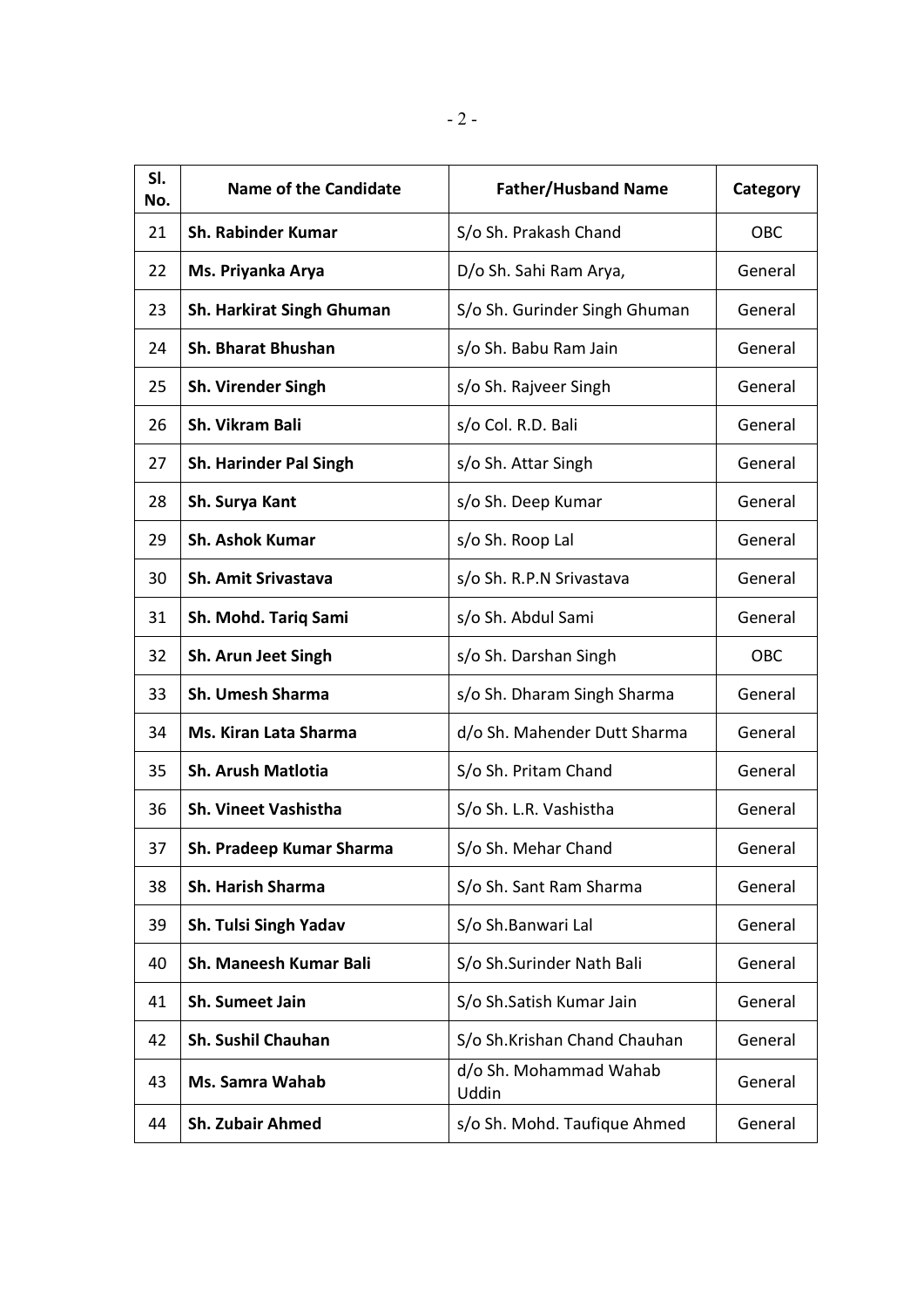| SI.<br>No. | <b>Name of the Candidate</b>     | <b>Father/Husband Name</b>             | Category  |
|------------|----------------------------------|----------------------------------------|-----------|
| 45         | Sh. Suraj Rana                   | s/o Sh. Piar Singh Rana                | General   |
| 46         | Sh. Kuldip Singh                 | s/o Sh. Sharda Ram                     | General   |
| 47         | Sh. Rajesh Gupta                 | S/O Sh. Ramesh Chand Gupta             | General   |
| 48         | <b>Sh. Ashok Kumar</b>           | s/o Sh.Janak Singh                     | General   |
| 49         | <b>Sh. Rupinder Singh</b>        | s/o Sh. Udham Singh                    | General   |
| 50         | <b>Sh. Arvind Prabhakar</b>      | s/o Sh. Amar Chand                     | General   |
| 51         | <b>Sh. Vivek Sharma</b>          | s/o Sh. Sunka Ram Sharma               | General   |
| 52         | <b>Sh. Shekhar Bhatnagar</b>     | s/o late Sh.Banwari Lal Bahtnagar      | General   |
| 53         | Sh. Rajni Nanda                  | D/o Sh. Kuldip Nanda                   | General   |
| 54         | Sh. Ravinder Kumar Verma         | S/o Sh. Krishan Dutt Verma             | General   |
| 55         | <b>Sh. Gaurav Sharma</b>         | S/o Late Sh. Shiv Charan Sharma        | General   |
| 56         | Sh. Diwan Singh                  | S/o Sh. Budhi Singh                    | General   |
| 57         | Sh. Ram Lal                      | S/o Late Sh. Jai Singh                 | General   |
| 58         | Sh. Pawan Kumar<br><b>Sharma</b> | S/o Sh. Kuldeep Prakash Sharma         | General   |
| 59         | Sh. Rahul Singh                  | S/o Sh. Kanishka Kumar Singh           | General   |
| 60         | <b>Sh. Vivek Singh Negi</b>      | s/o Late Sh. Shyam Singh Negi          | <b>ST</b> |
| 61         | <b>Ms. Parul Negi</b>            | D/o Sh. Swami Prakash Negi,            | ST        |
| 62         | Sh. Uday Kumar Shandilya         | S/o Late Sh. Tarkeshwar Nath<br>Tiwari | General   |
| 63         | Sh. Rajnesh Kumar                | S/o Sh. Rajendra Upadhyaya             | General   |
| 64         | <b>Sh. Randhir Kumar Singh</b>   | S/o Sri Maheshwar Prasad Singh         | General   |
| 65         | <b>Sh. Vinod Sharma</b>          | S/o Sh. Mahesh Chandra Sharma          | General   |
| 66         | <b>Sh. Gaurav Solanki</b>        | S/o Sh. Sher Singh Solanki             | General   |
| 67         | <b>Sh. Gaurav Chaudhary</b>      | S/o Sh. Rajpal Singh Chahal            | General   |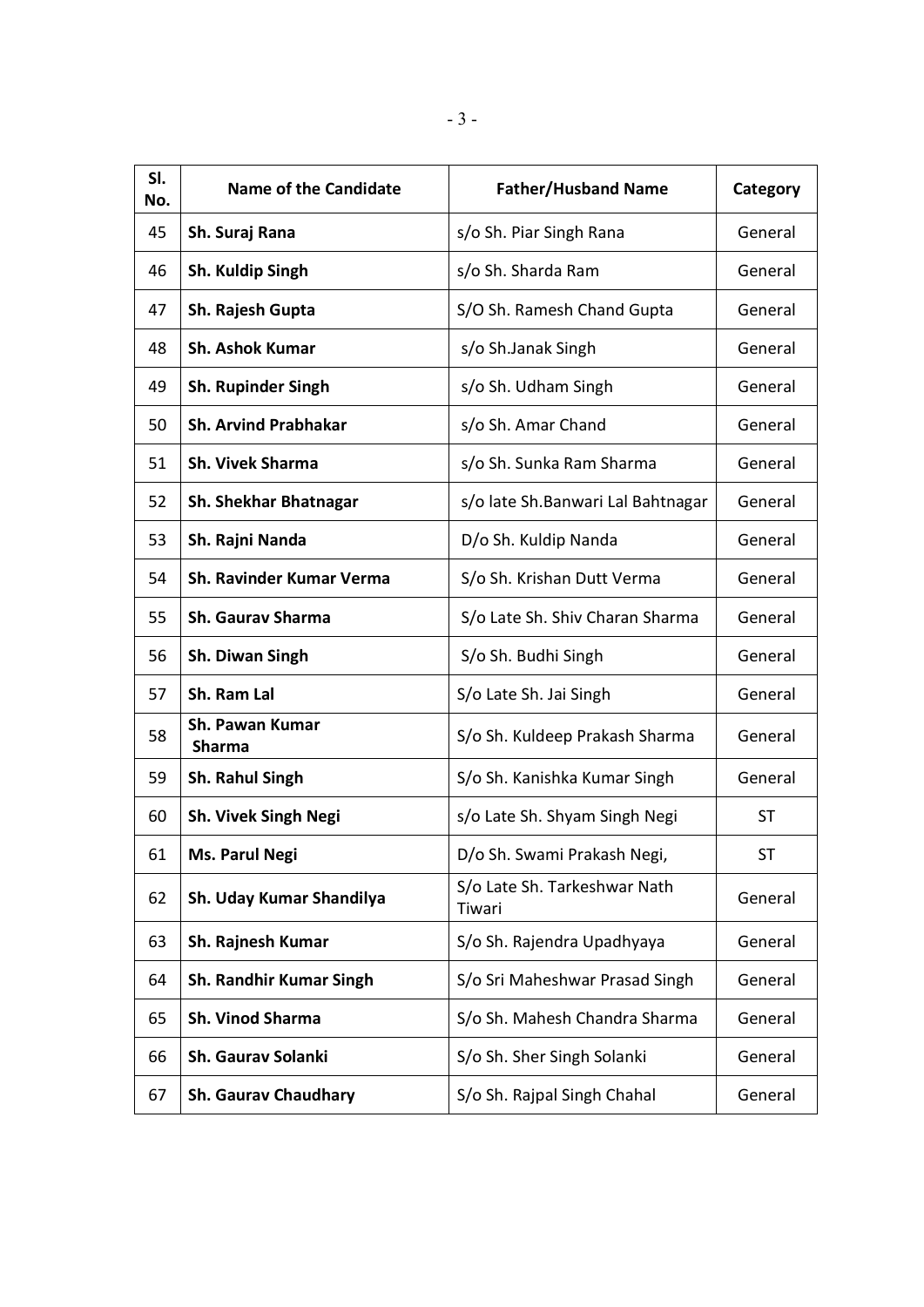| SI.<br>No. | <b>Name of the Candidate</b>   | <b>Father/Husband Name</b>           | Category  |
|------------|--------------------------------|--------------------------------------|-----------|
| 68         | Sh. Arun Kumar                 | S/o Sh. Hawa Singh                   | General   |
| 69         | <b>Sh. Gaurav Kumar Sharma</b> | S/o Late Sh. Subhash Chand<br>Sharma | General   |
| 70         | Sh. Raghav Sood                | S/o Sh. Rajan Babu Sood              | General   |
| 71         | Sh. Om Prakash Bhardwaj        | S/o Sh. Narotam Chand Bhardwaj       | <b>ST</b> |
| 72         | Sh. Pradeep Kumar              | S/o Sh. Jagdish Prasad               | General   |
| 73         | Sh. Hari Banshi Jha            | S/o Sh. Damodar Jha                  | General   |
| 74         | <b>Sh. Bhanu Pratap Singh</b>  | S/o Sh. Charan Singh                 | General   |
| 75         | <b>Sh. Alok Kumar Mishra</b>   | S/o Late Sh. S.C. Mishra             | General   |
| 76         | Sh. Anjani Kumar               | S/o Sh. Rajendra Prasad Mishra       | General   |
| 77         | <b>Sh. Vivek Mishra</b>        | S/o Sh. Prem Chandra Mishra          | General   |
| 78         | <b>Sh. Kanishk Kumar Singh</b> | S/o Sh. Mahendra Pratap Singh        | General   |
| 79         | Sh. Shiv Karan                 | S/o Sh.Raghunath Singh Thakur        | General   |
| 80         | <b>Sh. Anil Kumar Garg</b>     | S/o Sh. Babu Ram Garg                | General   |
| 81         | Sh. Mahesh Kumar Yadav         | S/o Sh. Rohtash Singh                | General   |
| 82         | <b>Sh. Arvind Thakur</b>       | S/o Sh. Mohan Singh Thakur           | General   |
| 83         | Sh. Brijesh Chauhan            | S/O Sh. Babu Ram Chauhan,            | <b>SC</b> |
| 84         | <b>Sh. Abhishek Dhiman</b>     | S/O Sh. Brahma Nand Dhiman           | General   |
| 85         | <b>Sh. Dinesh Kumar</b>        | S/O Sh. Mast Ram                     | General   |
| 86         | Sh. Rajan Sharma               | S/o Late Sh. S.K. Sharma             | General   |
| 87         | <b>Sh. Satish Kumar</b>        | s/o Late Sh. Shiv Dayal              | General   |
| 88         | Sh. Rajesh Kumar               | s/o Sh. Kamlesh Chand                | General   |
| 89         | <b>Sh. Dinesh Kumar</b>        | s/o Sh. Pritam Chand                 | General   |
| 90         | <b>Sh. Ravinder Kumar</b>      | s/o Sh. Bachitter Singh              | General   |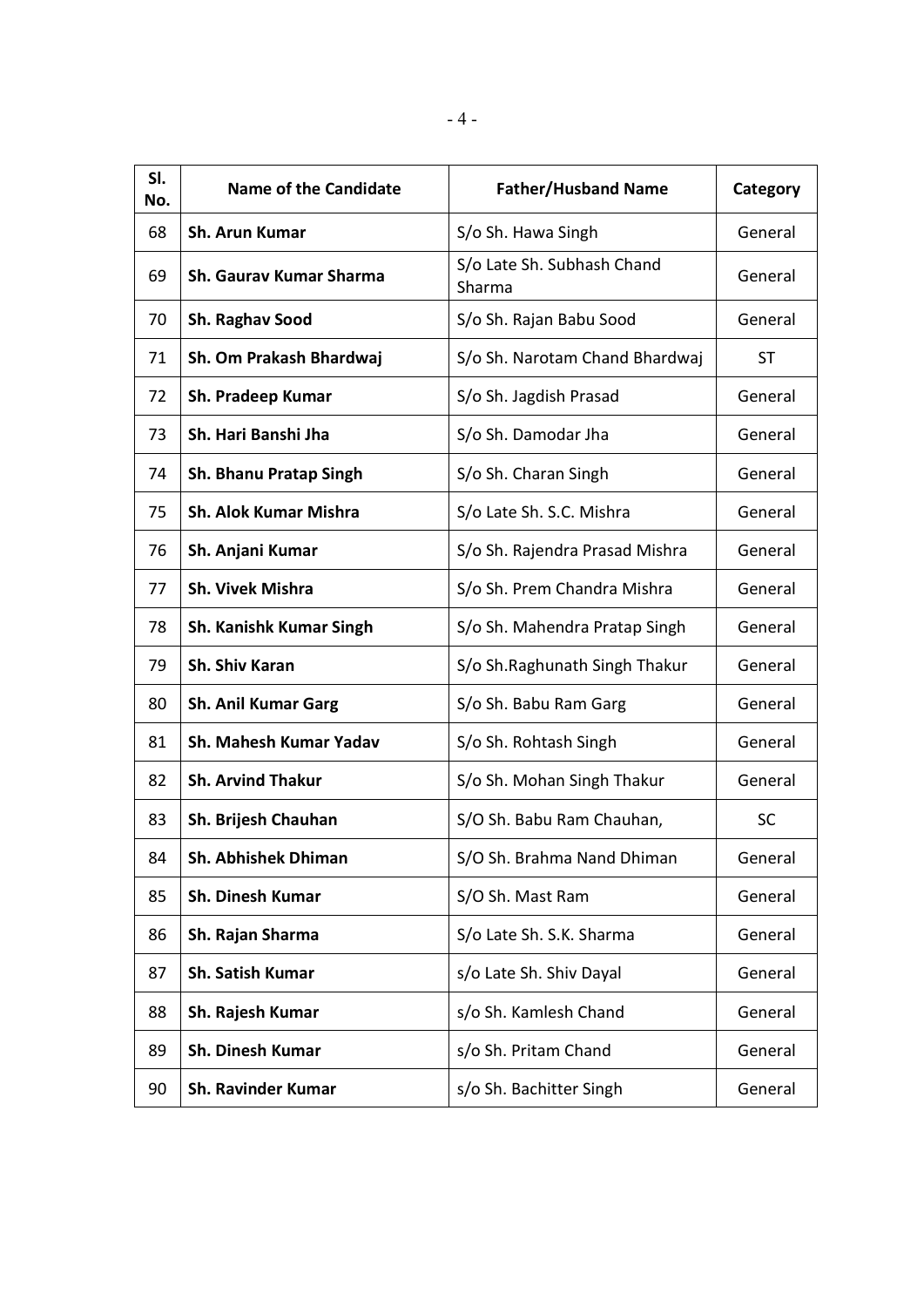| SI.<br>No. | <b>Name of the Candidate</b> | <b>Father/Husband Name</b>  | Category  |
|------------|------------------------------|-----------------------------|-----------|
| 91         | <b>Sh. Ashok Kumar Singh</b> | s/o Sh. A.K. Singh          | General   |
| 92         | Sh. Sanjeev Kumar Sharma     | s/o Sh. Sushil Kumar Sharma | General   |
| 93         | Sh. Bikramjeet Aroura        | s/o Sh. Roshan Lal          | General   |
| 94         | <b>Ms. Avinash Mandla</b>    | D/o Sh. Mohan Lal           | General   |
| 95         | Sh. Neeraj Kishore Sharma    | s/o Sh. Laxman Ram Sharma   | General   |
| 96         | <b>Sh.Anil Nayyar</b>        | S/o Sh. Mehar Chand         | OBC       |
| 97         | Sh. Ajay Parkash Sharma      | S/o Sh. Om Parkash Sharma   | General   |
| 98         | Sh. Jaspal Sharma            | S/o Sh. Prem Dass Sharma    | General   |
| 99         | Sh. Shashi Kant              | S/o Sh. Dhani Ram           | General   |
| 100        | <b>Sh. Kamal Prakash</b>     | S/o Sh. Bhagat Ram          | General   |
| 101        | <b>Sh. Virender Kumar</b>    | S/o Sh. Raghu Nath          | General   |
| 102        | <b>Sh. Munish Bansal</b>     | S/o Sh. Sham Lal Bansal     | General   |
| 103        | Sh. Jatin Thakur             | S/o Sh. Roop Singh Thakur   | General   |
| 104        | <b>Sh. Suresh Kumar</b>      | S/o Sh. Sita Ram            | <b>SC</b> |
| 105        | <b>Sh. Kishore Kumar</b>     | S/o Sh. Vijay Singh Pundeer | General   |
| 106        | Sh. Rakesh                   | S/o Sh. Krishan Dass        | General   |
| 107        | Sh. Narender Singh Verma     | S/o Sh. Lekh Ram Verma      | General   |
| 108        | Sh. Vijender Katoch          | S/o Sh. V.C.Katoch          | General   |
| 109        | Sh. Arun Kumar               | S/o Sh. Hari Krishan        | General   |
| 110        | <b>Sh. Dhruv Shaunak</b>     | S/o Sh. Sanjiv Shaunak      | General   |
| 111        | Ms. Meenakshi                | D/o Sh. Sauraj Singh        | General   |
| 112        | <b>Sh. Dinesh Kumar</b>      | S/o Sh. Hawa Singh          | General   |
| 113        | <b>Sh. Pradeep Malik</b>     | S/o Sh. Suraj Mal Malik     | General   |
| 114        | <b>Sh. Sunil Kumar</b>       | S/o Sh. Dhian Singh         | General   |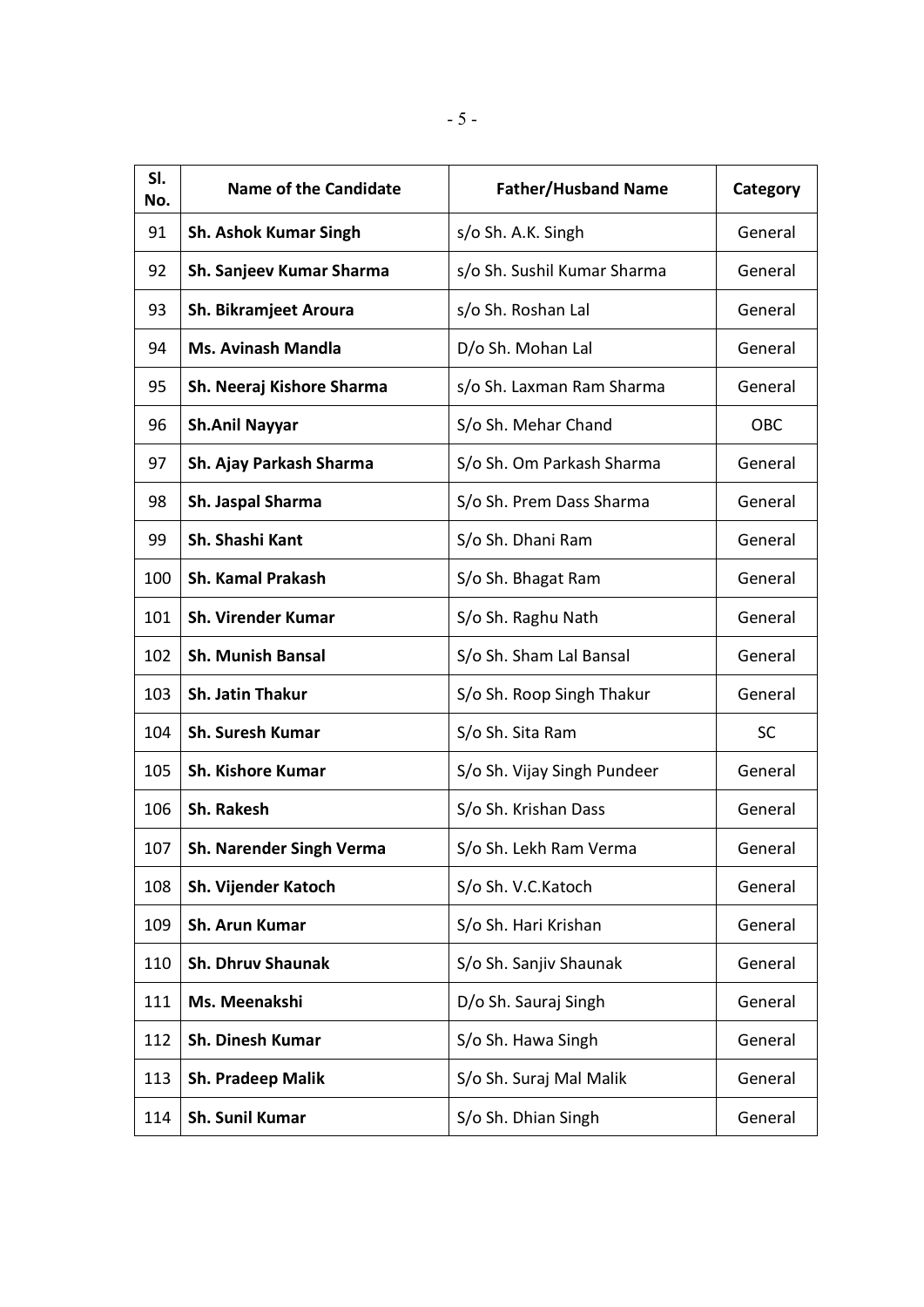| SI.<br>No. | <b>Name of the Candidate</b>  | <b>Father/Husband Name</b>     | Category  |
|------------|-------------------------------|--------------------------------|-----------|
| 115        | Sh. Virendra Sharma           | S/o Sh. Om Prakash             | General   |
| 116        | Sh. Sandeep                   | S/o Sh. Dhani Ram Thakur       | General   |
| 117        | <b>Sh. Vinod Kumar</b>        | S/o Sh. Rati Ram               | General   |
| 118        | <b>Ms. Reena Chauhan</b>      | D/o Sh. D.R. Chauhan           | General   |
| 119        | Sh. Ajay Sharma               | S/o Sh. M.C. Sharma            | General   |
| 120        | Sh. Sunil                     | S/o Sh. Dhani Ram              | General   |
| 121        | Sh. Girish Bistora            | S/o Sh. Rattan Lal             | General   |
| 122        | Sh. Bhupender Singh Panwar    | S/o Sh. Garjan Singh           | General   |
| 123        | <b>Sh. Devender Kumar</b>     | S/o Sh. Banarsi Dass           | General   |
| 124        | Sh. Anuj Verma                | S/o Sh. B.R. Verma             | General   |
| 125        | <b>Sh. Harish Sharma</b>      | S/o Sh. Devi Dutt Sharma       | General   |
| 126        | <b>Sh. Himat Singh</b>        | S/o Sh.Surat Ram               | ST        |
| 127        | Sh. Robin Singh               | S/o Sh. Himat Singh            | <b>ST</b> |
| 128        | Ms. Rachna Aggarwal           | D/O Sh. Subhash Chand Aggarwal | General   |
| 129        | Sh. Nizamuddin                | S/o Late Sh. Abrar Shah        | General   |
| 130        | Sh. Alok Singh                | S/o Prof. V.P. Singh           | General   |
| 131        | <b>Sh. Rahul Singh Dagar</b>  | S/o Sh. R.P. Singh             | General   |
| 132        | Sh. Sachin Jain               | S/o Sh. Prem Chand Jain        | General   |
| 133        | Ms. Priyanka Khenal           | D/o Sh. D.S. Khenal            | General   |
| 134        | <b>Sh. Zameet Ahamad</b>      | S/o Sh.Khalil Khan             | General   |
| 135        | <b>Sh. Somesh Kumar Dubey</b> | S/o Sh. H.N. Dubey             | General   |
| 136        | Sh. Rajeev Mittal             | S/o Late Sh. Sant Lal Mittal   | General   |
| 137        | Sh. Bhim Singh                | S/o Sh. Roshan Lal             | General   |
| 138        | Sh. Bhupender Singh           | S/o Sh. Ram Singh              | General   |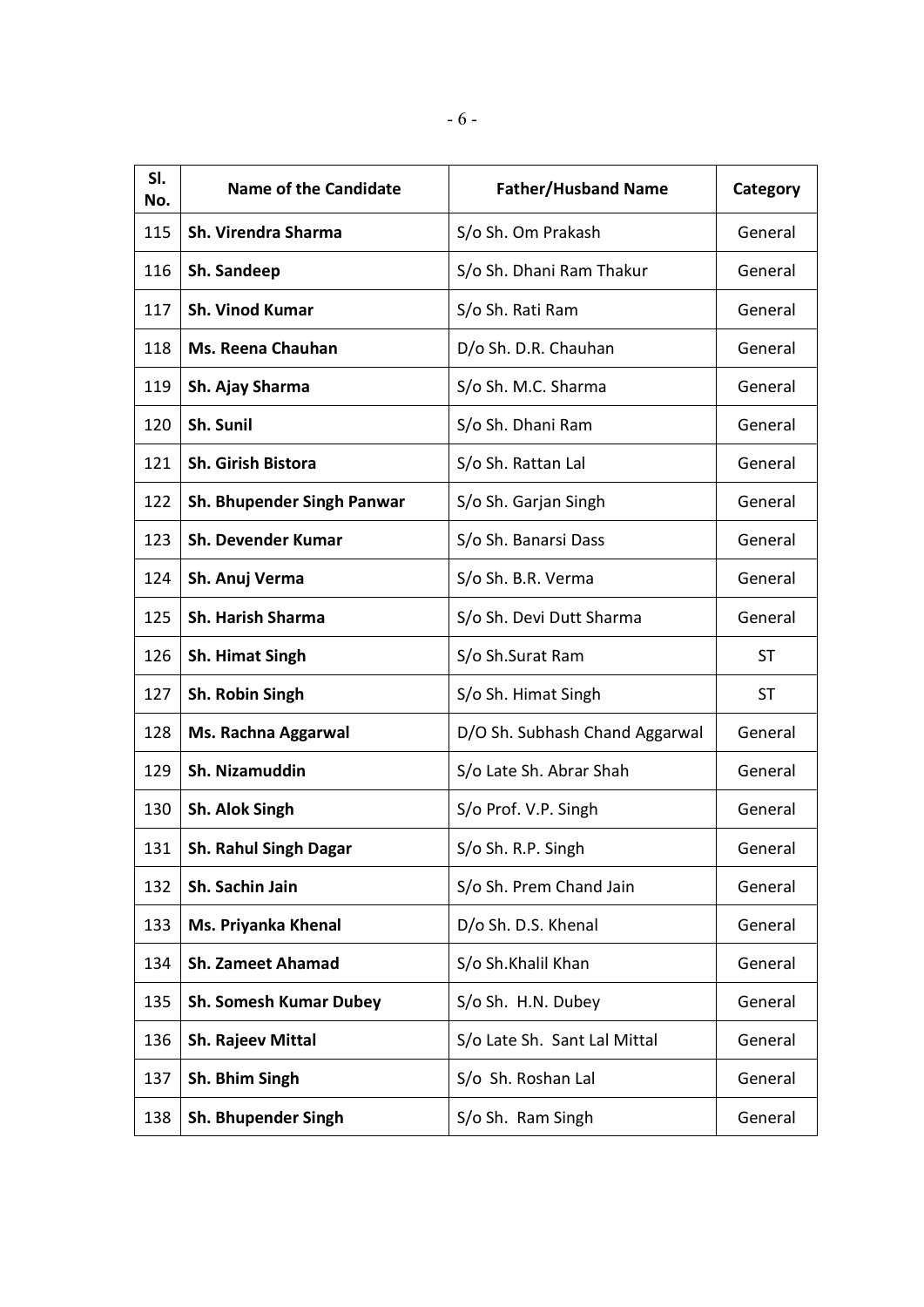| SI.<br>No. | <b>Name of the Candidate</b>    | <b>Father/Husband Name</b>    | Category   |
|------------|---------------------------------|-------------------------------|------------|
| 139        | Ms. Mallika Saxena              | W/o Sh. Jai Prakash           | General    |
| 140        | Ms. Vijay Bhandari              | D/o Sh. Surjan Singh Bhandari | General    |
| 141        | Sh. Gurbir Singh                | S/o Sh. Gulzar Singh          | General    |
| 142        | <b>Sh. Shiv Dev Kumar Dixit</b> | S/o Sh. Durga Prasad Dixit    | General    |
| 143        | <b>Sh. Vinod Yadav</b>          | S/o Sh. Dharam Pal Singh      | General    |
| 144        | <b>Sh. Kunal Thakur</b>         | S/o Sh. Surender Thakur       | <b>ST</b>  |
| 145        | Sh. Gagan Kumar                 | S/o Sh. Hari Das              | General    |
| 146        | <b>Sh. Sunil Kumar</b>          | S/o Sh. Harmesh Kumar         | General    |
| 147        | <b>Sh. Pritam Singh</b>         | S/o Sh. Roop Lal              | General    |
| 148        | <b>Sh.Satnam Singh</b>          | S/o Sh. Surjit Singh          | General    |
| 149        | <b>Sh. Abhishek Sharma</b>      | S/o Sh. Subhash Sharma        | <b>OBC</b> |
| 150        | <b>Sh. Hitler Saxena</b>        | S/o Sh. Gurdyal Singh         | General    |
| 151        | <b>Sh. Mukesh Saini</b>         | S/o Sh. Het Ram Saini         | <b>OBC</b> |
| 152        | <b>Sh. Manish Kumar</b>         | S/o Sh. Bikram Chand          | General    |
| 153        | <b>Sh. Suresh Kumar Rathore</b> | S/o Sh. Prem Singh            | General    |
| 154        | Sh. Rahil Mahajan               | S/o Sh. Ravi Mahajan          | General    |
| 155        | Sh. Rupesh Upadhyay             | S/o Sh. Prem Sagar            | General    |
| 156        | Ms. Pooja Gupta                 | W/O Sh. Jatin Gupta           | General    |
| 157        | Sh. Vipin                       | S/o Late Sh. Hemant Kumar     | General    |
| 158        | Sh. Surender Mohan Kapoor       | S/o Sh. Madan Mohan Kapoor    | General    |
| 159        | Sh. Pawan Kumar                 | S/o Sh. Roop Lal              | General    |
| 160        | <b>Sh.Vinayak Sharma</b>        | S/o Sh. Rakesh Narayan        | General    |
| 161        | <b>Sh. Raman Goklaney</b>       | S/o Sh. Raj Kumar Goklaney    | General    |
| 162        | Ms. Harjeet Kaur                | D/o Sh. Hardeep Singh         | General    |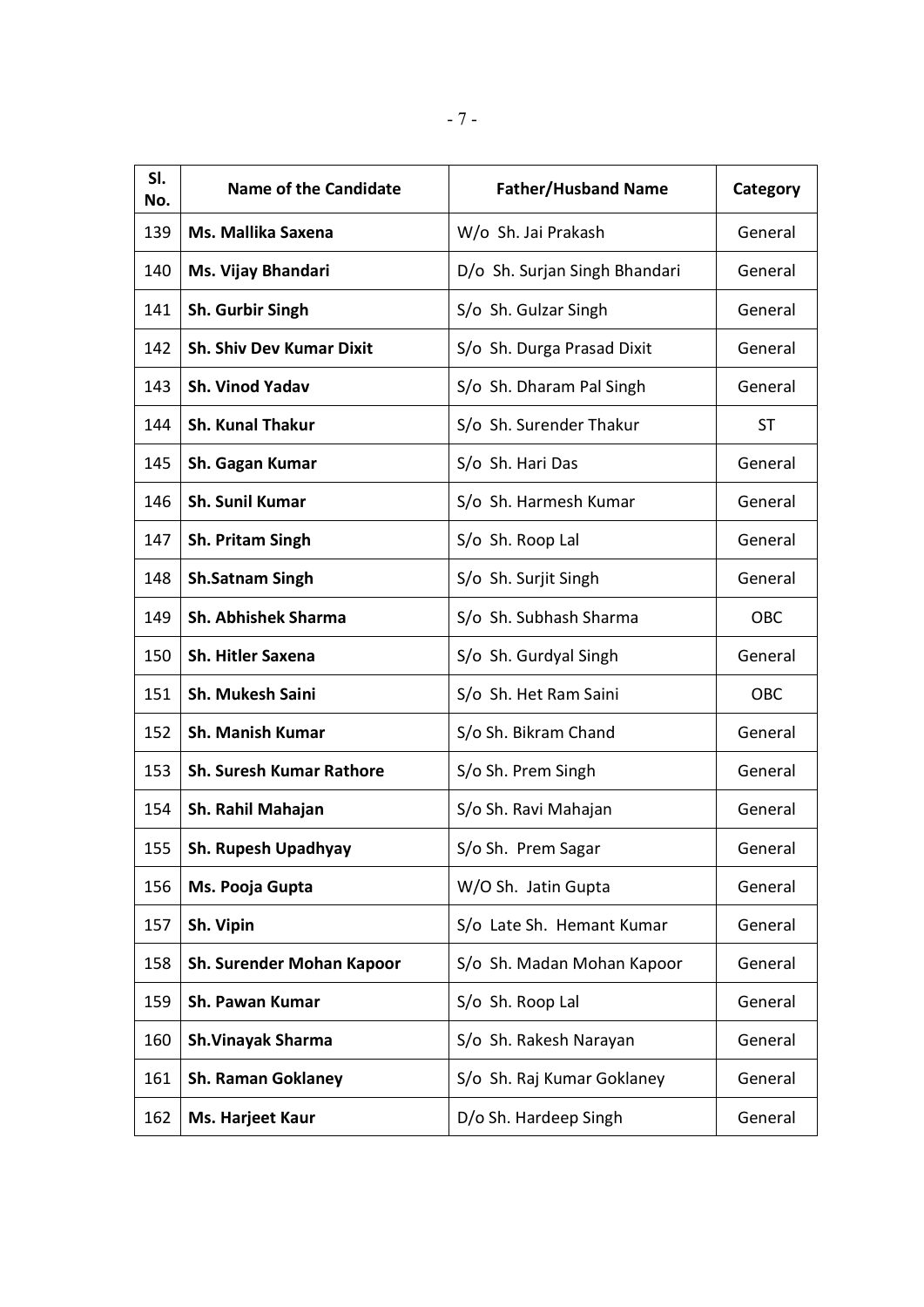| SI.<br>No. | <b>Name of the Candidate</b> | <b>Father/Husband Name</b>             | Category |
|------------|------------------------------|----------------------------------------|----------|
| 163        | Sh. Darbara Singh            | S/o Sh. Yad Ram                        | General  |
| 164        | <b>Sh. Amit Kumar Kohli</b>  | S/o Sh. Raj Kumar Kohli                | General  |
| 165        | Sh. Neeraj Sharma            | S/o Sh. L.R. Sharma                    | General  |
| 166        | <b>Sh. Navneet Sharma</b>    | S/o Late Sh. S.D. Sharma               | General  |
| 167        | Ms. Renu Bala                | D/o Sh. Roshan Kashyap                 | OBC      |
| 168        | Sh. Rajveer Singh Gurjar     | S/o Sh. Rupe Singh Gurjar              | General  |
| 169        | Sh. Vishnu Datt Rai          | S/o Late Sh. Ramchandar Rai            | General  |
| 170        | Sh. Rajesh Kumar Bagga       | S/o Late Sh. Rajinder Pershad<br>Verma | General  |
| 171        | Sh. Aditya Kala              | S/o Sh. Ashok Kumar Kala               | General  |
| 172        | <b>Sh. Ambrish Tandon</b>    | S/o Late Sh. Natwar Lal Tondon         | General  |
| 173        | Dr. Ashwani Sharma           | S/o Sh. Surender Sharma                | General  |
| 174        | <b>Sh. Heera Nand</b>        | s/o Late Sh. Anokhi Ram                | General  |
| 175        | Sh. Jai Ram Sharma           | s/o Sh. Bhagat Ram                     | General  |
| 176        | Sh. Karan Sharma             | s/o Sh. Pawan Kumar Sharma             | General  |
| 177        | <b>Sh. Rohit Sharma</b>      | s/o Sh. Om Prakash Sharma              | General  |
| 178        | Sh. Rahul Singh              | S/o Sh. Ranjit Singh                   | General  |
| 179        | Sh. Lokinder Kutlehria       | S/o Jawahar Lal                        | General  |
| 180        | <b>Sh. Rabindra Tiwary</b>   | S/o Jagdish Tiwary                     | General  |
| 181        | Sh. Pardeep Kumar            | S/o Sh. Dharam Pal                     | General  |
| 182        | Sh. Neeraj Rajoria           | S/o Sh. Brij Bhushan                   | General  |
| 183        | Sh. Akash Deep               | S/o Sh. Nalin Raj Sharma               | General  |
| 184        | Sh. Rajiv Kumar              | S/o Sh. Sudama Sharma                  | General  |
| 185        | <b>Ms. Manmeet Kadian</b>    | Sh. Parvesh Kadian                     | General  |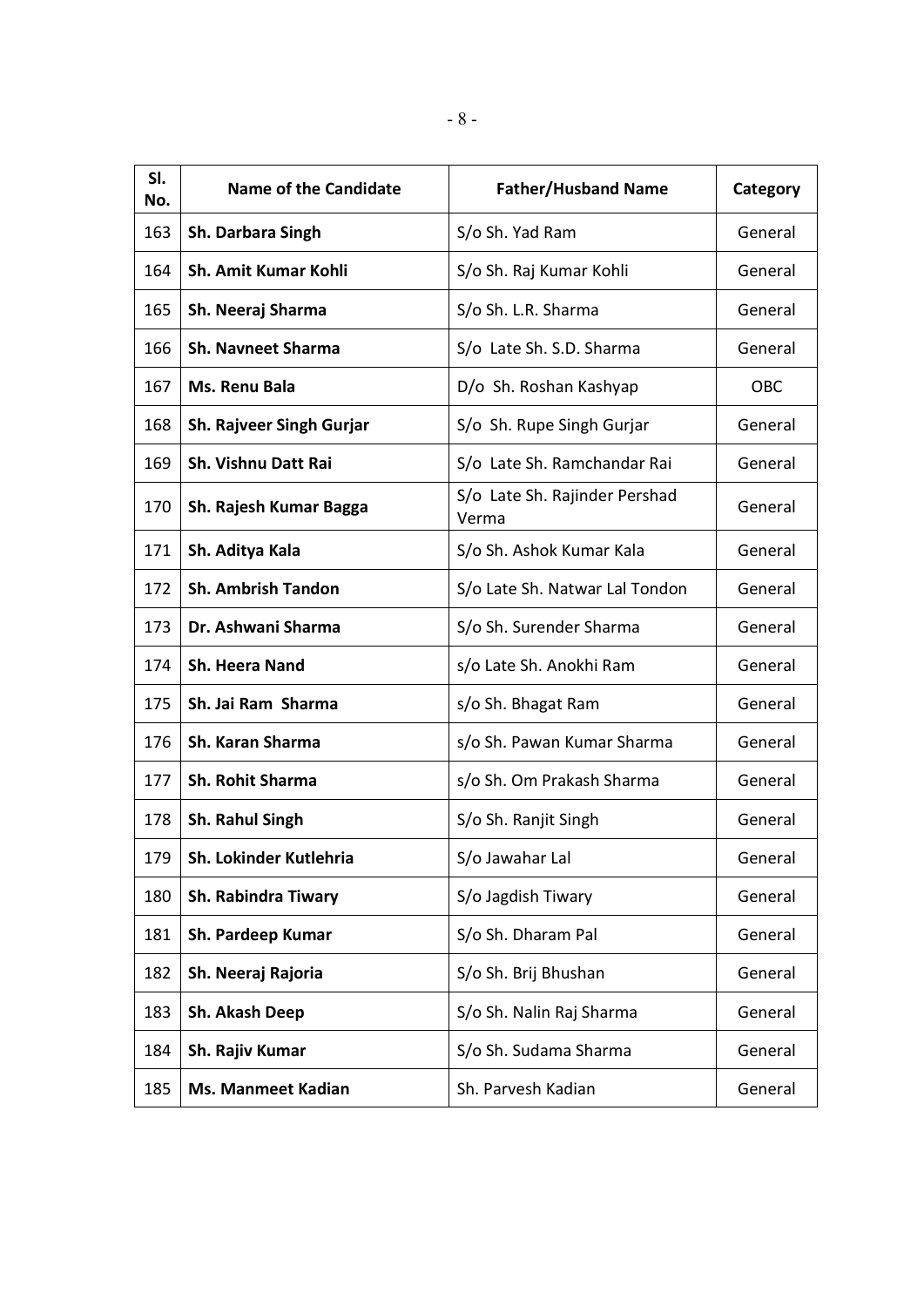| SI.<br>No. | <b>Name of the Candidate</b>     | <b>Father/Husband Name</b>    | Category   |
|------------|----------------------------------|-------------------------------|------------|
| 186        | Sh. Rakesh Bhardwaj              | Sh. Prem Shankar Bhardwaj     | General    |
| 187        | <b>Sh. Prashant Kumar Pandey</b> | Sh. Brij Nandan Pandey        | General    |
| 188        | Sh. Pushpender Kumar             | Sh. Hira Nand                 | General    |
| 189        | <b>Ms. Tanzin</b>                | D/o Sh. Kalzang Neema         | <b>ST</b>  |
| 190        | <b>Sh. Upender Sharma</b>        | Sh. Ram Chand Sharma          | General    |
| 191        | Ms. Sulakshna Kumari             | D/o Sh. Shivi Chand           | <b>ST</b>  |
| 192        | Sh. Angrez Kumar                 | S/o Sh. Megh Singh            | ST         |
| 193        | <b>Ms. Meena Bharti</b>          | D/o Sh. G.R. Bharti           | <b>SC</b>  |
| 194        | Ms. Charu Gupta                  | D/o Sh. Rakesh Kumar Gupta    | General    |
| 195        | <b>Sh. Sudhir Sharma</b>         | S/O Om Prakash Garg           | General    |
| 196        | Sh. Bhairav Negi                 | S/O Bimal Chander Negi        | ST         |
| 197        | Sh. Yashpal Sharma               | S/O Dharam Prakash Sharma     | General    |
| 198        | Sh. Divya Pal Singh              | S/O Sh. Vijay Pal Singh       | General    |
| 199        | <b>Ms Ritu Malik</b>             | W/O Sh. Divya Pal Singh       | General    |
| 200        | <b>Ms Nidhi Singh</b>            | W/O Sh. Chander Narayan Singh | General    |
| 201        | <b>Sh. Bhavnesh Kumar</b>        | S/O Sh. Mangat Ram            | OBC        |
| 202        | Sh. Jagbir Singh                 | S/O Umedh Singh               | General    |
| 203        | Sh. Yatish J.P.                  | S/o Sh. Jiwan Parkash Sharma  | General    |
| 204        | <b>Sh. Reetesh Palial</b>        | S/O Sh. Desh Deep Choudhary   | <b>OBC</b> |
| 205        | <b>Sh. Mahesh Goel</b>           | S/O Sh. Vinod Kumar           | General    |
| 206        | Ms. Rajnish Bala                 | D/O Sh. Phool Chand           | General    |
| 207        | Sh. Anish JP                     | S/o Sh. Jiwan Parkash Sharma  | General    |
| 208        | <b>Ms. Neelam Yadav</b>          | D/O Mahadev Prasad Yadav      | General    |
| 209        | Sh. Akshay Pathania              | S/O Sh. Baldev Singh          | General    |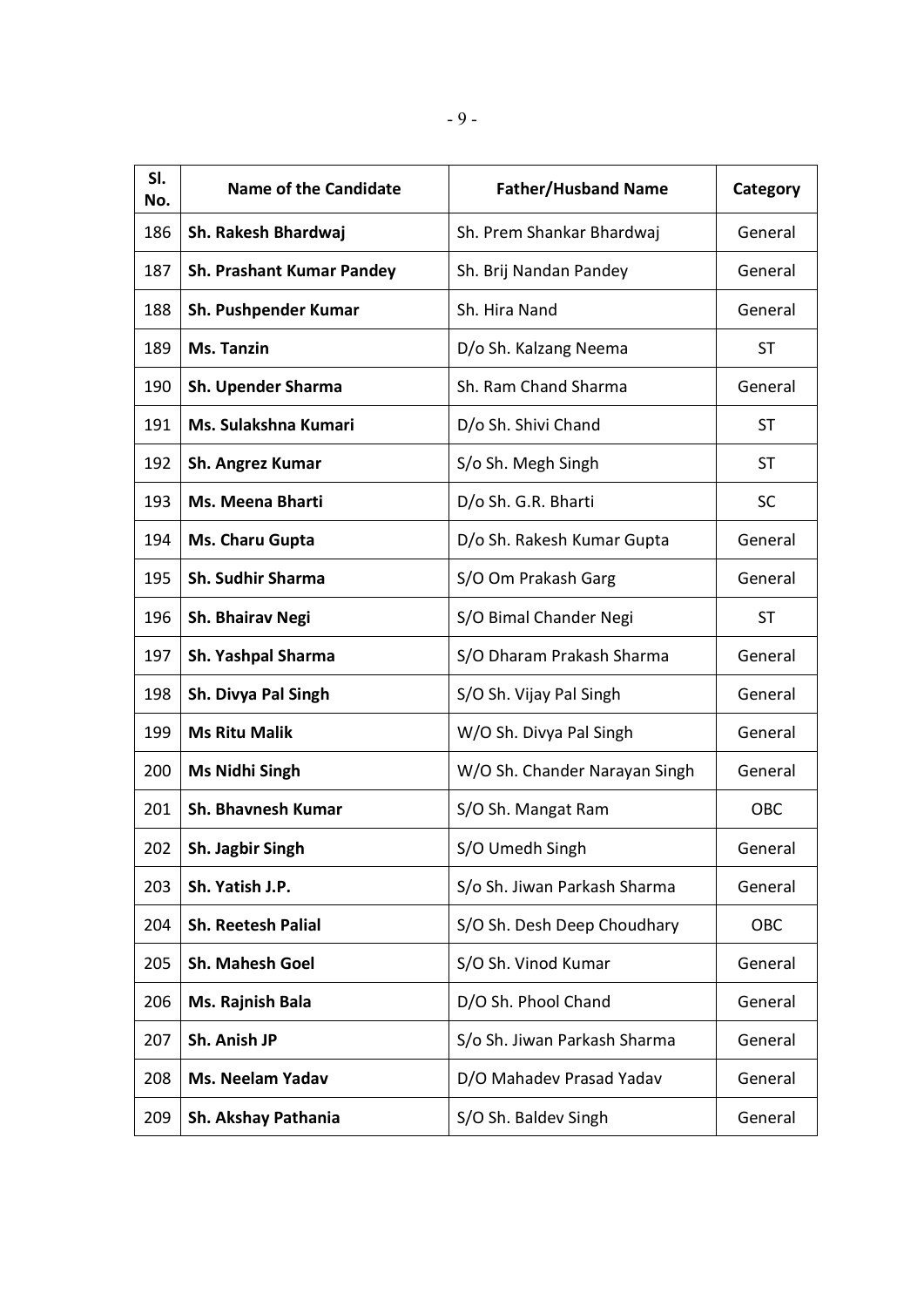| SI.<br>No. | <b>Name of the Candidate</b> | <b>Father/Husband Name</b>   | Category   |
|------------|------------------------------|------------------------------|------------|
| 210        | Sh. Jaishi Ram               | S/O Milkhi Ram               | General    |
| 211        | Sh. Lalit Singh              | S/O late Sh. Nand Lal Thakur | General    |
| 212        | <b>Sh. Arvind Kumar</b>      | S/O Sh. Himal Chand          | General    |
| 213        | <b>Sh. Subhash Chand</b>     | S/O Sh. Nikka Ram            | General    |
| 214        | <b>Sh. Jiwan Dass</b>        | S/O Sh. Dulo Ram             | General    |
| 215        | <b>Sh. Gurdeep Chand</b>     | S/O Sh. Ram Kumar            | <b>SC</b>  |
| 216        | <b>Sh. Arvind Kumar</b>      | S/O Ajeet Singh              | <b>OBC</b> |
| 217        | Sh. Ajay Singh               | S/o Sh. Amar Singh           | General    |
| 218        | Sh. Upsam Chauhan            | S/o Sh. Man Singh Chauhan    | General    |
| 219        | Sh. Abhishek Dogra           | S/o Sh. J.D. Dogra           | General    |
| 220        | <b>Sh. Devender Chandel</b>  | S/o Sh. Partap Singh Chandel | General    |
| 221        | <b>Sh. Sunny Modgil</b>      | S/o Sh. Narinder Sharma      | General    |
| 222        | <b>Ms. Deepti Thakur</b>     | D/o Sh. O.P. Thakur          | General    |
| 223        | Sh. Rajeev Kumar Negi        | S/o late Sh. Kapoor Singh    | <b>ST</b>  |
| 224        | Ms. Anita Devi               | D/o Sh. Baldev Singh         | General    |
| 225        | Sh. Bharat Bhushan           | S/o Sh. Tara Chand           | General    |
| 226        | <b>Sh. Sushil Jaswal</b>     | S/o Sh. Dinesh Kumar Jaswal  | General    |
| 227        | Sh. Bhishm Dutt              | S/O Roop Chand               | General    |
| 228        | Ms Navditya Tanwar Kaundal   | D/O Sh. S.S.Tanwar           | General    |
| 229        | Ms. Leena Guleria            | D/O Harish Guleria           | General    |
| 230        | Sh. Sanjay Ranta             | S/O Sh. Krishan Singh Ranta  | General    |
| 231        | Sh. Pawan Kumar              | S/O late Sh. Devesh Sharma   | General    |
| 232        | Sh. Vijay Bir Singh          | S/O Sh. Krishan Kumar        | General    |
| 233        | Sh. Sunil Sharma             | S/O Sh. Narender Sharma      | General    |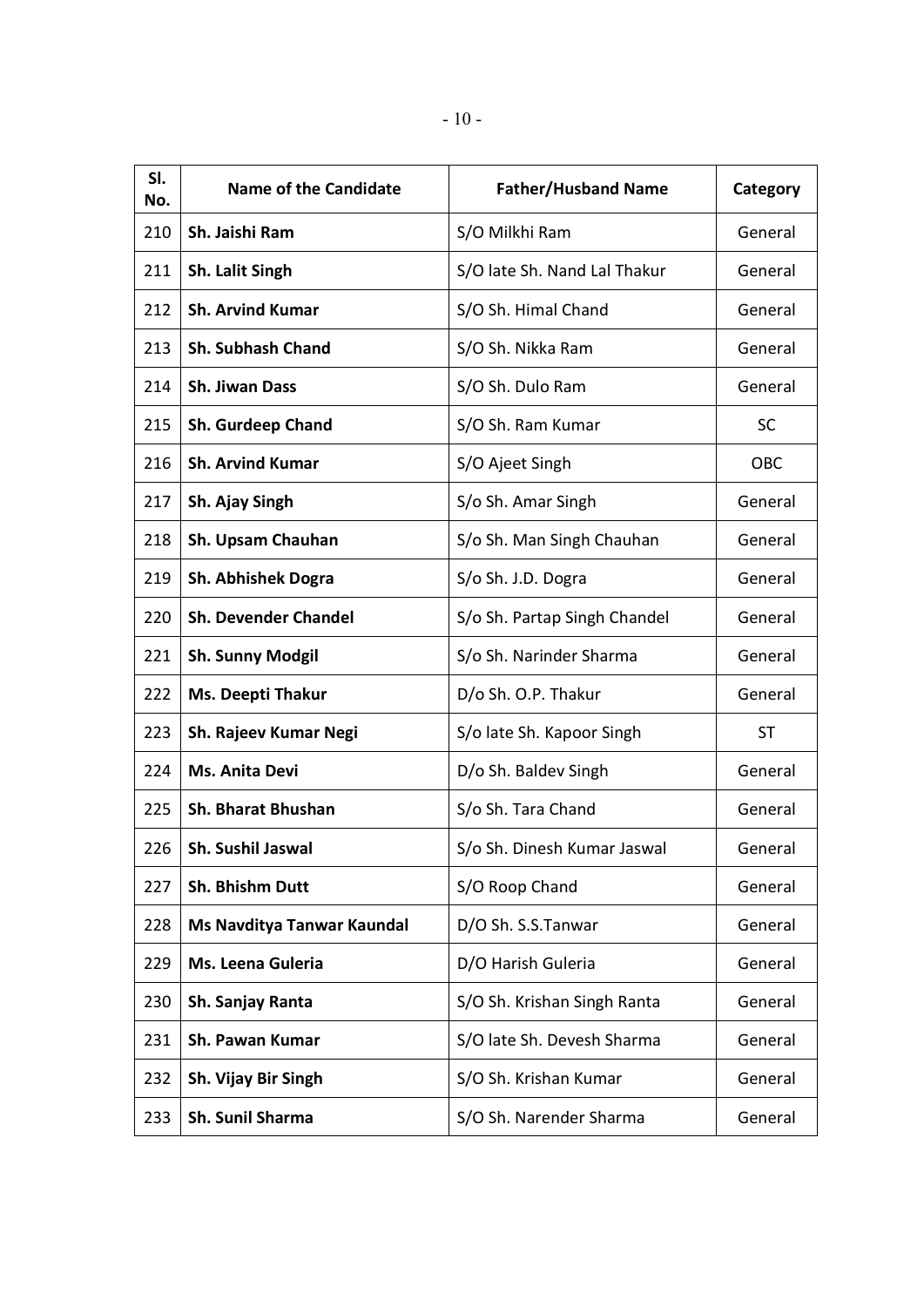| SI.<br>No. | <b>Name of the Candidate</b>   | <b>Father/Husband Name</b>            | Category         |
|------------|--------------------------------|---------------------------------------|------------------|
| 234        | Sh. Raj Kumar                  | S/O Sh. Prakash Chand                 | General          |
| 235        | Sh. Pankaj Negi                | S/O Sh. R.S.Negi                      | <b>ST</b>        |
| 236        | <b>Sh. Abhishek Kaushik</b>    | S/O Sh. Ved Prakash Kaushik           | General          |
| 237        | Sh. Rajesh Beniwal             | S/O Sh. Krishan Kumar                 | General          |
| 238        | <b>Ms. Neeta Chaudhary</b>     | D/O Sh.Desh Raj Chaudhary             | OBC              |
| 239        | <b>Ms. Neelam Kumari</b>       | D/O Sh. Gian Chand                    | General          |
| 240        | Ms. Sunaina                    | W/O Sh. Naresh Kumar                  | <b>OBC</b>       |
| 241        | Sh. Sandeep                    | S/O Sh. Raja Ram Sharma               | General          |
| 242        | <b>Sh. Bhanu Pratap Singh</b>  | S/O Sh. Kulwant Singh                 | General          |
| 243        | Ms. Shalini                    | D/o Sh. Jagdish Chand                 | General          |
| 244        | <b>Sh. Yadvender Singh</b>     | S/o Sh. Tej Singh                     | General          |
| 245        | Sh. Ripu Shaman Singh Bijalwan | S/o Late Sh. Yog Singh Bijalwan       | General          |
| 246        | Ms. Rakhi Sharma               | D/o late Sh. Jinendra Kumar<br>Sharma | General          |
| 247        | <b>Sh. Chetan Sharma</b>       | S/o Sh. Tek Chand                     | General          |
| 248        | Sh. Sanjay Kumar               | S/O Sh. Hoshiara Ram                  | General          |
| 249        | Ms. Ranjna Patial              | D/O Piar Chand Patial                 | General          |
| 250        | Sh. Harish Kumar               | S/O Sh. Dharam Chand                  | General          |
| 251        | Sh. Vijay                      | S/O Sh. Roshnia                       | Not<br>mentioned |
| 252        | Sh. Ajay                       | S/O Bali Ram Chandel                  | General          |
| 253        | <b>Sh. Anil Kumar Chandel</b>  | S/O Sh. Kashmir Singh                 | General          |
| 254        | Sh. Inder Dutt                 | S/O late Sh. Madan Lal                | OBC              |
| 255        | Sh. Saurabh Goel               | S/O Sh. Sada Ram Goel                 | General          |
| 256        | <b>Ms Shilpa</b>               | D/O Om Prakash                        | General          |
| 257        | Sh. Vivek Kaushal              | S/O Sh. Chet Ram Kaushal              | General          |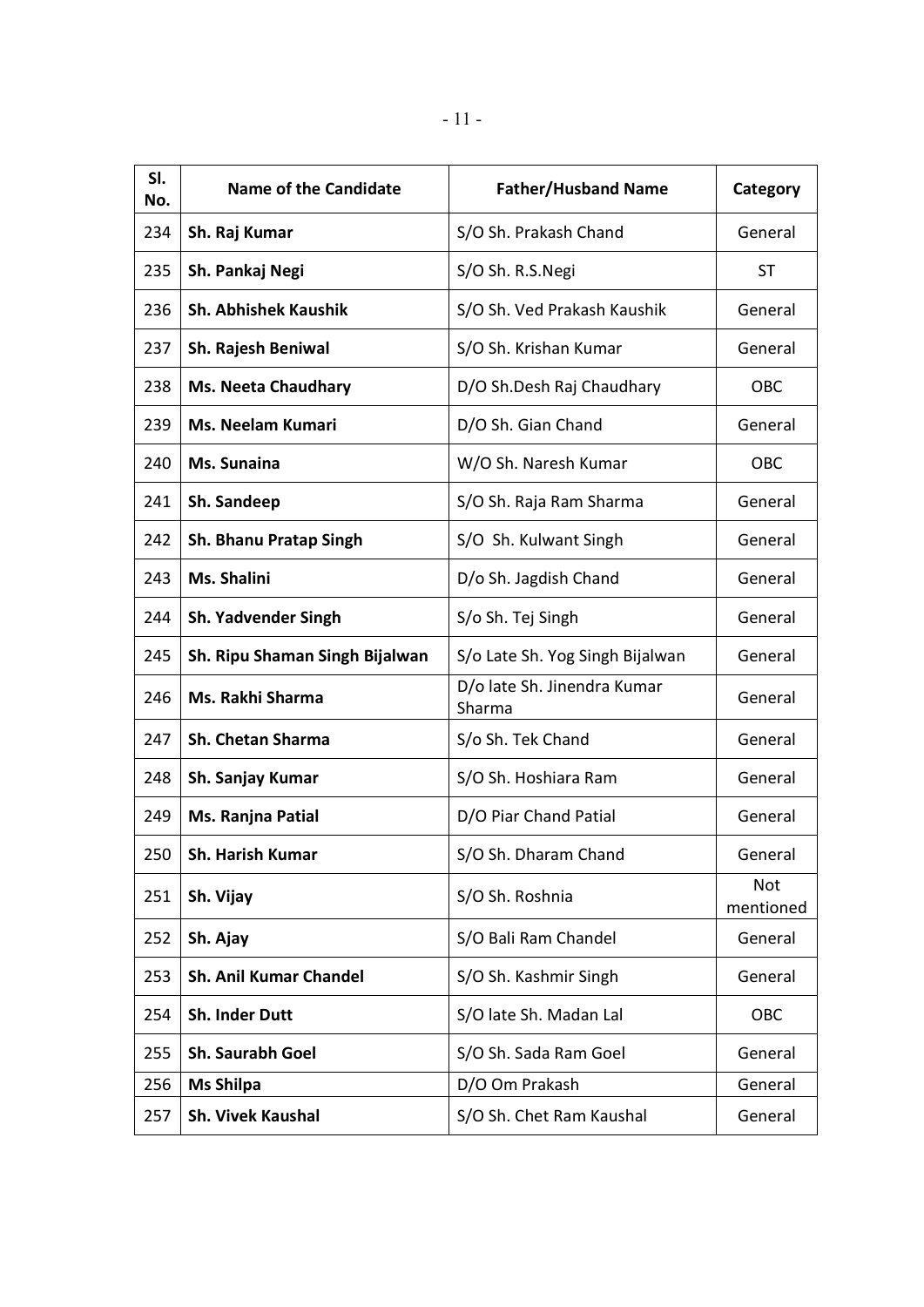| SI.<br>No. | <b>Name of the Candidate</b>         | <b>Father/Husband Name</b>     | Category  |
|------------|--------------------------------------|--------------------------------|-----------|
| 258        | Sh. Deepak                           | S/O Sh. Maan Singh             | General   |
| 259        | <b>Sh. Manmeet Singh</b>             | s/o Sh. Piar Singh             | General   |
| 260        | Sh. Vikas Sharma                     | S/O Sh. Dina Nath Sharma,      | General   |
| 261        | Sh. Pankaj Bhardwaj                  | S/O Sh. Ravinder Pal           | General   |
| 262        | Sh. Ganga Singh                      | S/O Sh. Sanam Chhetan          | <b>ST</b> |
| 263        | Sh. Mohinder Verma                   | S/O Sh. Mohan Lal,             | General   |
| 264        | Smt. Amita                           | D/o Sh.Jagaran Nath            | General   |
| 265        | Sh. Deepak Kumar                     | S/o Sh. Suresh Pal             | General   |
| 266        | Sh. Rajiv Kumar @ Rajiv Kumar<br>Rai | S/o Sh.Surya Narayan Singh     | General   |
| 267        | <b>Sh. Suresh Kumar</b>              | S/o Sh. Braham Dass            | General   |
| 268        | Ms. Seema Sharma                     | S/o Sh. Madan Lal Sharma       | General   |
| 269        | Ms. Kanika Gaur                      | D/o Dr. J.R. Gaur              | General   |
| 270        | Sh. Prem Lal                         | S/oSh. Sudama Ram              | General   |
| 271        | Sh. Loveneesh Singh Thakur           | S/o Sh. Dalip Singh Thakur     | General   |
| 272        | <b>Sh. Amar Deep</b>                 | S/o Late Sh. Nikka Ram         | General   |
| 273        | Sh. Dheeraj Kumar                    | S/o Sh. Kewal Krishan          | General   |
| 274        | Ms. Saroj Kumari                     | D/o Sh. Lajju Ram Mehta        | General   |
| 275        | Sh. Dhiraj Ahluwalia                 | S/o Sh. R.C. Ahluwalia         | General   |
| 276        | Sh. Sher Singh Roach                 | S/o Late Sh. Ram Swaroop Raoch | General   |
| 277        | Sh. Rajneesh K. Lal                  | S/o Sh. Madan Lal              | General   |
| 278        | Sh. Ashish Sharma                    | S/o Sh. Ramesh Kumar Sharma    | General   |
| 279        | <b>Sh. Abhishek Thakur</b>           | S/o Sh. Ramesh Thakur          | General   |
| 280        | <b>Ms. Amardeep Sibia</b>            | D/o Late Sh. Harbhajan Singh   | General   |
| 281        | Sh. Lakhwinder Singh Sood            | S/o Late Sh. Amar Singh Sood   | General   |